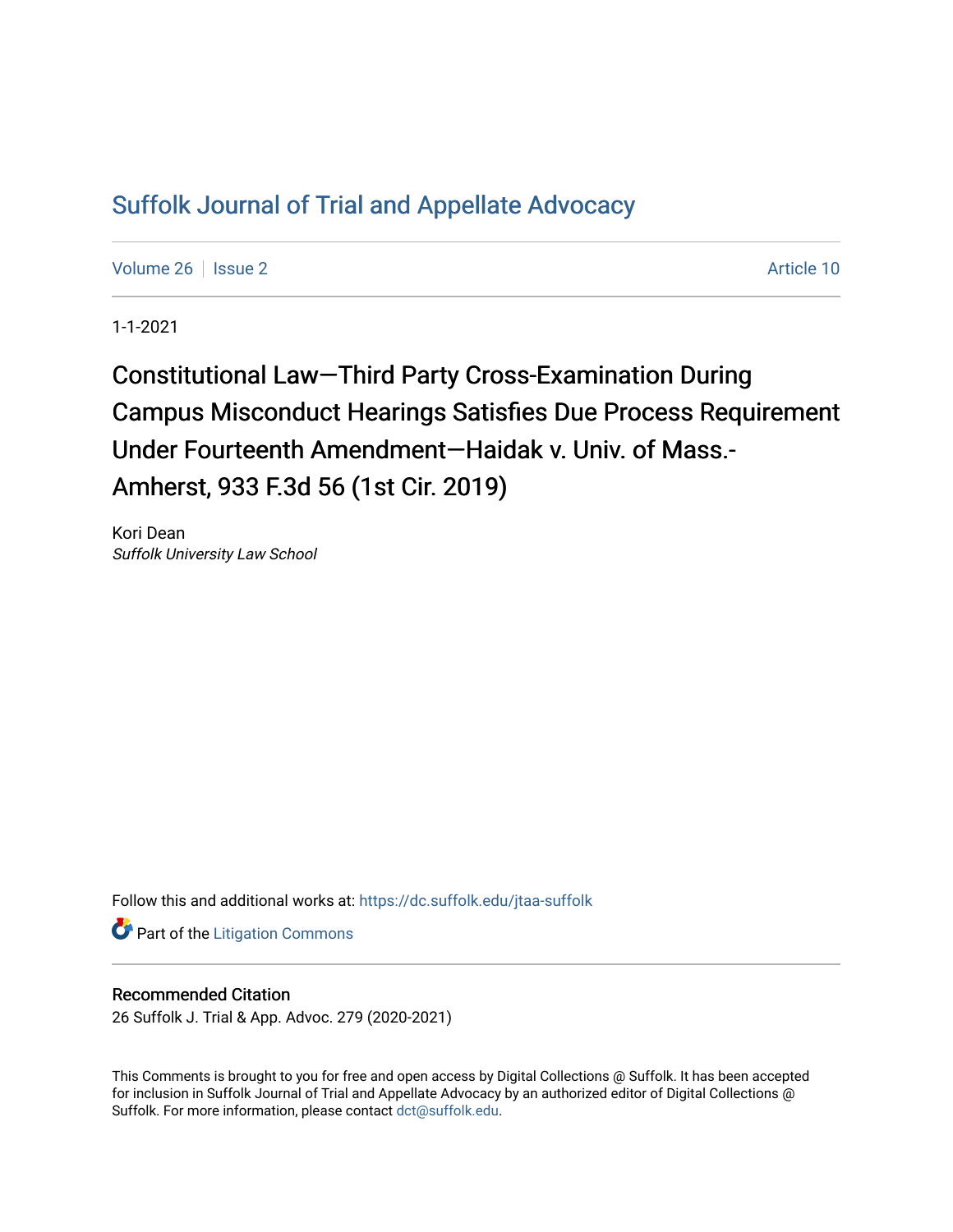## **CONSTITUTIONAL LAW—THIRD PARTY CROSS-EXAMINATION DURING CAMPUS MISCONDUCT HEARINGS SATISFIES DUE PROCESS REQUIREMENT UNDER FOURTEENTH AMENDMENT—***HAIDAK V. UNIV. OF MASS.- AMHERST, 933 F.3D 56 (1ST CIR. 2019)*

A student enrolled in a public educational institution has a legally recognized property interest in her education, and thus is entitled to due process when that interest is threatened.<sup>1</sup> Due process requirements for administrative proceedings, such as school misconduct hearings, differ substantially from their criminal counterparts.<sup>2</sup> Despite this distinction, both utilize cross-examination to discern questions of fact and vet witness reliability.<sup>3</sup> In *Haidak v. Univ. of Mass.-Amherst*,<sup>4</sup> the First Circuit Court of Appeals considered whether cross-examination by a neutral third party during school misconduct hearings satisfies the Fourteenth Amendment's due process requirements.<sup>5</sup> The court ultimately held that cross-examination conducted by a third party satisfies due process as long as the testifying witness' testimony is properly probed.<sup>6</sup> The First Circuit also explicitly refused to follow the Sixth Circuit's holding in *Doe v. Baum* by ruling that public institutions were not required to allow student-lead crossexamination.<sup>7</sup>

<sup>&</sup>lt;sup>1</sup> *See* U.S. CONST. amend. XIV, § 1 (requiring due process before deprivation of life, liberty, or property); Goss v. Lopez, 419 U.S. 565, 574 (1975) (noting students' property interest in public education); Gorman v. Univ. of R.I., 837 F.2d 7, 12 (1st Cir. 1988) (citing *Goss*, 419 U.S. at 574-75) (reiterating students' interest in public education falls under purview of Fourteenth Amendment).

<sup>2</sup> *See* J. Brad Reich, *When is Due Process Due?: Title IX, "The State," and Public College and University Sexual Violence Procedures*, 11 CHARLESTON L. REV. 1, 5 (2017) (discussing differences in due process for criminal prosecutions and school disciplinary hearings).

<sup>3</sup> *See* Goldberg v. Kelly, 397 U.S. 254, 269 (1970) (noting importance of cross-examination when there are undetermined questions of fact). "In almost every setting where important decisions turn on questions of fact, due process requires an opportunity to confront and cross-examine adverse witnesses." *Id.* 

<sup>4</sup> 933 F.3d 56 (1st Cir. 2019).

<sup>5</sup> *See id.* at 68 (outlining issue before court).

<sup>&</sup>lt;sup>6</sup> *See id.* at 69 (summarizing court's holding). "[W]e agree ... that due process in the university disciplinary setting requires 'some opportunity for real-time cross-examination, even if only through a hearing panel.'" *Id.*

<sup>7</sup> *See Haidak*, 933 F.3d at 69 (refusing to rule as extensively as *Baum* court); *see also Doe v. Baum*, 903 F.3d 575, 581 (6th Cir. 2018) (summarizing Sixth Circuit's holding).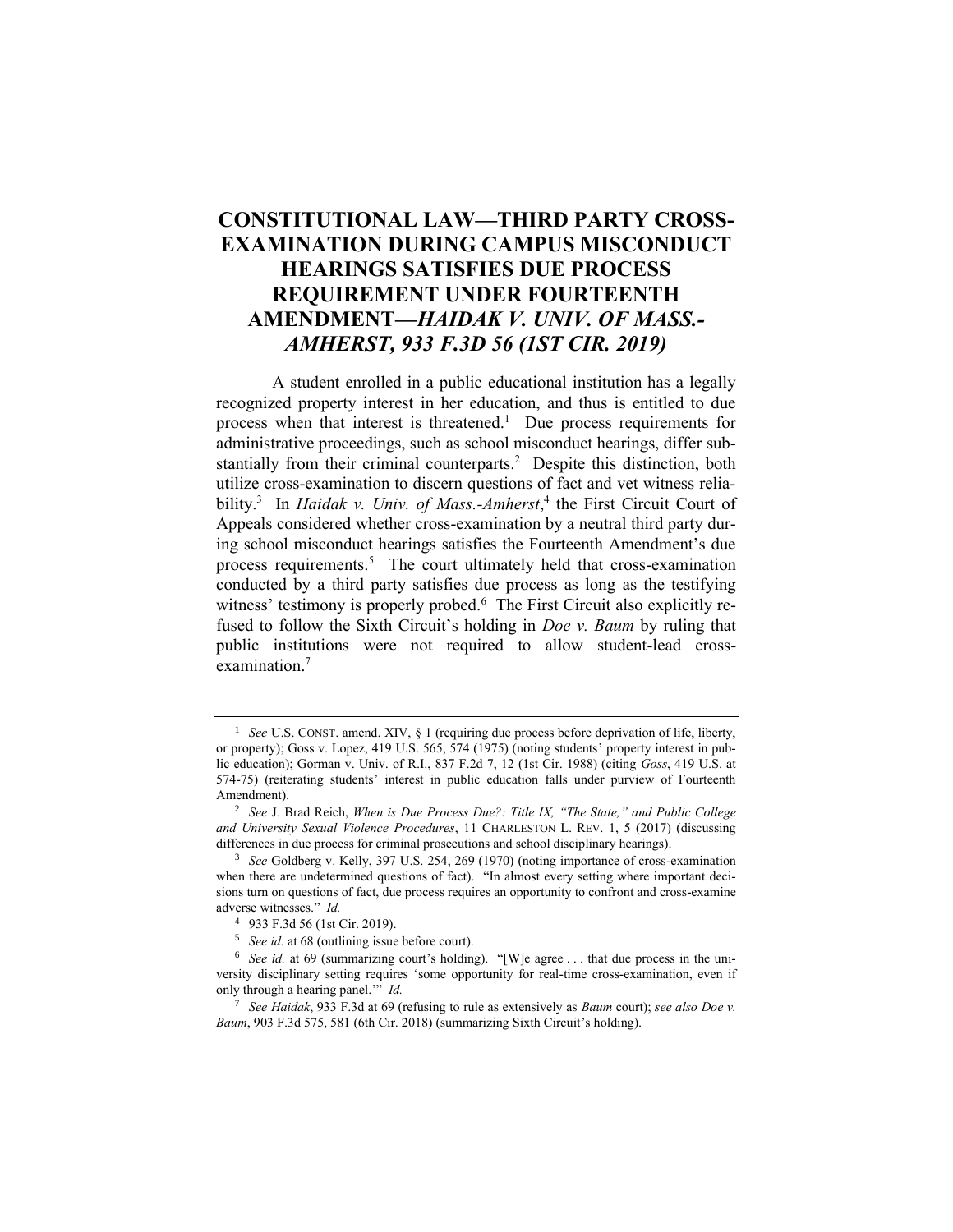James Haidak and Lauren Gibney were engaged in a romantic relationship while they were students attending the University of Massachusetts, Amherst ("University").<sup>8</sup> While studying abroad in Barcelona, the couple got into an argument that turned physical and Gibney's mother reported Haidak's alleged assault against Gibney to the University.<sup>9</sup> The University issued a charge against Haidak for violating two provisions of the University's Code of Student Conduct ("Code") as well as a no-contact order prohibiting him from having further contact with Gibney.<sup>10</sup>

Despite the no-contact order, Haidak and Gibney continued consensual communication.<sup>11</sup> As a result, Haidak was issued second and third notices charging him with violations of the Code.<sup>12</sup> At the same time the third notice was issued, the University suspended Haidak pending a disciplinary hearing.<sup>13</sup> Nearly five months later, the University held a hearing on the charges issued against Haidak.<sup>14</sup> Prior to this hearing, Haidak submitted a list of thirty-six proposed questions for the Hearing Board ("Board") to consider when questioning Gibney.<sup>15</sup> The Board ultimately reduced this list to sixteen, with no question worded identically to any on Haidak's initial list.<sup>16</sup>

<sup>8</sup> *See Haidak*, 933 F.3d at 61 (describing Haidak and Gibney's relationship).

<sup>&</sup>lt;sup>9</sup> *See id.* (outlining facts regarding Barcelona incident). After a spending a night at a club, Haidak and Gibney returned home and got into an argument. *Id.* According to Gibney, Haidak put his hands around her neck, pushed her onto a bed, grabbed her wrists, and punched himself in the face with her fists. *Id.* According to Haidak, Gibney hit him first and he only restrained her to prevent her from continuing to assault him. *Id.*

<sup>&</sup>lt;sup>10</sup> *See id.* at 62 (noting charges issued on first notice). The Dean of Students issued Haidak a Notice of Charge for violating two provisions of the Code: (1) Physical Assault and (2) Endangering Behavior to Persons or Property. *Id.* 

<sup>&</sup>lt;sup>11</sup> *See id.* (stating Haidak and Gibney resumed contact over phone and in person almost immediately).

<sup>&</sup>lt;sup>12</sup> *See id.* (noting charges issued on second and third notices). The second and third Notice of Charge were for violating two additional provisions of the Code: (1) Harassment and (2) Failure to Comply with the Direction of University Officials. *Id.* The charge of "Failure to Comply with the Direction of University Officials" referred to Haidak's violation of the no-contact order. *Id.*

<sup>13</sup> *See Haidak*, 933 F.3d at 62-63 (describing Haidak's suspension).

<sup>&</sup>lt;sup>14</sup> *See id.* at 64 (recounting events leading up to disciplinary hearing).

<sup>&</sup>lt;sup>15</sup> *See id.* (detailing University policy regarding hearing procedures). University policy did not allow a student respondent to question other students directly but permitted the respondent's submission of proposed questions for the Board to consider posing to witnesses. *See id.*

<sup>16</sup> *See id.* (describing Haidak's questions and photographs of abuse); *see also* Haidak v. Univ. of Mass. at Amherst, 299 F. Supp. 3d 242, 257 (D. Mass. 2018) *aff'd in part*, *vacated in part*, *remanded sub nom*. Haidak v. Univ. of Mass.-Amherst, 933 F.3d 56 (1st Cir. 2019) (noting questions omitted by Board). Of the sixteen questions the Board accepted, none addressed whether Gibney had ever hit or bitten Haidak, or whether Gibney had tried to conceal her consensual relationship with Haidak from her parents. *See Haidak*, 299 F. Supp. 3d at 257.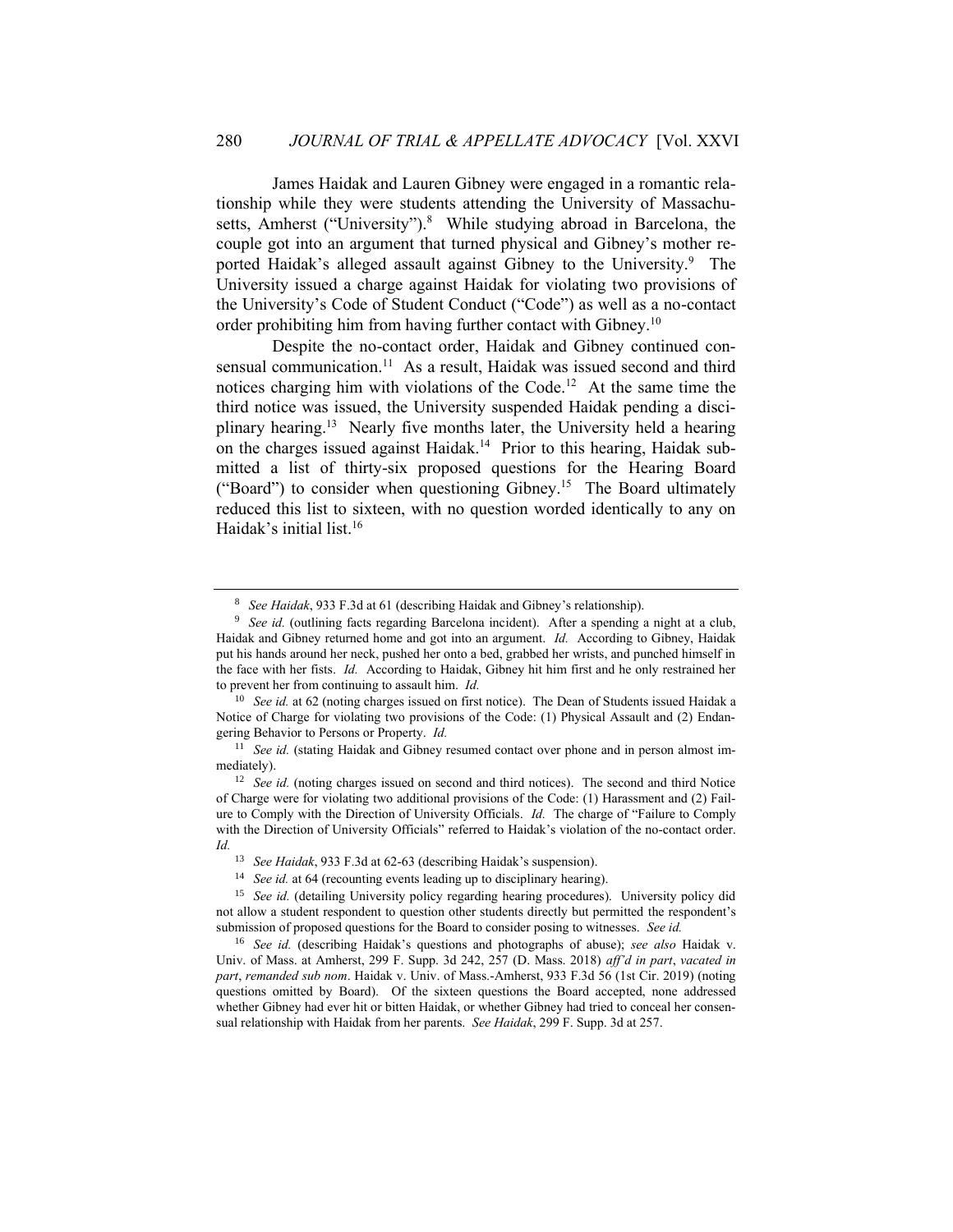The Board ultimately found Haidak responsible for physical assault and failure to comply with the direction of University officials, resulting in his expulsion.<sup>17</sup> He subsequently filed suit against the University alleging that the manner in which his hearing was conducted violated his right to due process under the Fourteenth Amendment.<sup>18</sup> The district court granted summary judgement in the University's favor.<sup>19</sup> On appeal, Haidak argued that due process requires that a student respondent be allowed to question an adverse witness directly when a disciplinary proceeding turns on that witness's credibility.<sup>20</sup> The First Circuit rejected this argument, ruling that the procedures of a common law trial need not govern a university disciplinary hearing and that due process was satisfied when the Board conducted its own cross-examination.<sup>21</sup>

The Fourteenth Amendment prohibits states from depriving citizens of life, liberty, or property without due process of law.<sup>22</sup> There are two types of due process under the Fourteenth Amendment: substantive

*Haidak*, 299 F. Supp. 3d. at 258 (alterations in original).

<sup>18</sup> *See Haidak*, 933 F.3d at 65 (outlining Haidak's complaint). Haidak claimed that his hearing was constitutionally flawed because: "(1) some of his proffered evidence was excluded; and (2) he was not allowed to cross-examine Gibney." *Id.* at 66.

<sup>17</sup> *See Haidak*, 933 F.3d at 64-65 (stating Board's ruling); *see also Haidak*, 299 F. Supp. 3d. at 258-59 (outlining Board's rationale for its decision). The Student Conduct Hearing Board report provided the following:

The board finds [Plaintiff] not responsible for [endangering behavior to persons or property], because his actions did not rise to a level violating this policy. However, his behavior was disproportionate to the actions he attributed to Gibney, and the board believes [Plaintiff] did cause physical harm to [Gibney's] wrists and arms based on the narratives and pictures presented in the hearing. As such, we find [Plaintiff] responsible for [physical assault]. Regarding the second and third incidents, the board finds [Plaintiff] not responsible for [harassment] in both cases, as the contact after the April incident was mutual and non-threatening according to both parties. However, we find [Plaintiff] responsible for [failure to comply] in both cases because he still knowingly violated the directives of the university, and failed to address any reservations he might have had with the appropriate official.

<sup>19</sup> *See Haidak*, 299 F. Supp. 3d at 271 (granting summary judgment for University).

<sup>20</sup> *See Haidak*, 933 F.3d at 68 (describing Haidak's argument that his constitutional rights were violated). While Haidak acknowledged that the right to unlimited cross-examination is not an essential requirement in school disciplinary hearings, he maintained he should have the right to cross-examine Gibney since the outcome his hearing depended on her credibility. *Id.*

<sup>&</sup>lt;sup>21</sup> *See id.* at 69 (outlining court's ruling). "[Haidak's] position would seem to be that the accused student must be allowed to question opposing witnesses himself. As a general rule, we disagree . . . ." *Id.* 

<sup>22</sup> *See* U.S. CONST. amend. XIV, § 1 (stating due process is required before deprivation of life, liberty, or property).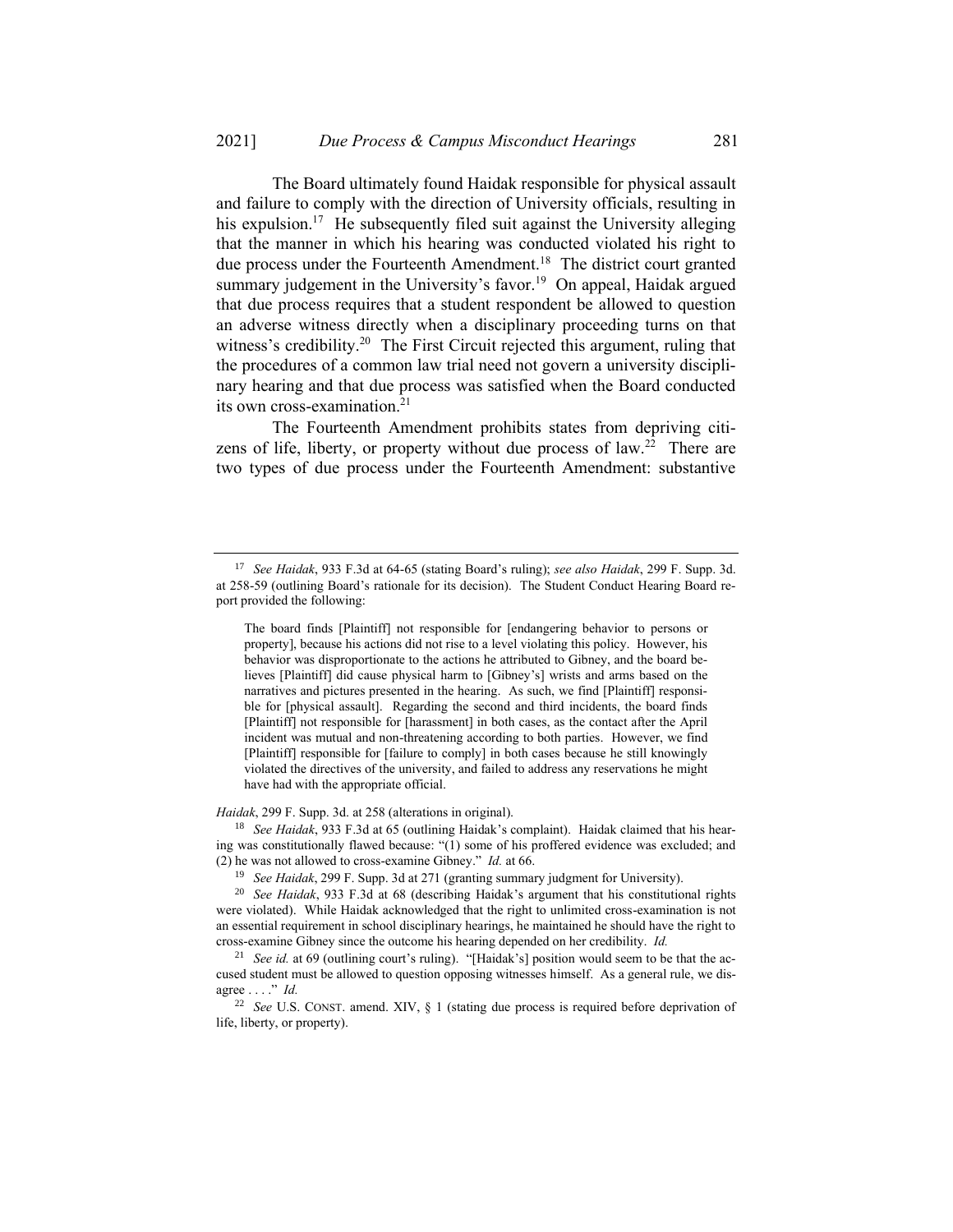and procedural.<sup>23</sup> Substantive due process protects citizens from the arbitrary and wrongful deprivation of a fundamental constitutional right, while procedural due process affords citizens the right to appropriate procedures before they are stripped of a property or liberty interest.<sup>24</sup> Whether procedural protections are due to a citizen under certain circumstances depends primarily on "the extent to which the individual will be 'condemned to suffer a grievous loss."<sup>25</sup> This question of extent creates a sort of spectrum for procedural due process requirements, with civil due process located on one end and criminal due process located on the other.<sup>26</sup> Since defendants in criminal proceedings are more likely to suffer the loss of life or liberty, due process requirements in criminal cases are far more expansive than those in civil or administrative matters, where life and liberty are usually not at stake. $27$ 

When determining whether a specific procedure violates a citizen's due process rights, a court must first address the nature of the property or liberty interest at stake and then evaluate the adequacy of the proceedings afforded to the citizen.<sup>28</sup> The Supreme Court in *Mathews v. Eldridge* listed three factors for a court to consider when determining the sufficiency of procedural due process in administrative proceedings: (1) the private interest implicated by government action; (2) the risk of erroneous deprivation

<sup>25</sup> *See* Morrissey v. Brewer, 408 U.S. 471, 481 (1972) (quoting Joint Anti-Fascist Refugee Comm. v. McGrath, 341 U.S. 123, 168 (1951) (Frankfurter, J., concurring)) (describing how Court determines whether procedural due process protections are due). The Court will first determine the weight of the individual's interest and then consider whether the nature of the interest "is one within the contemplation of the 'liberty or property' language of the Fourteenth Amendment." *Id.* Once the Court determines that due process applies, it must then decide what process is due. *Id.*

<sup>28</sup> *See* Nisenson, *supra* note 23, at 964 (describing procedural due process analysis). To establish a procedural due process violation, a citizen must show that the state deprived him or her of a constitutionally protected property or liberty interest without appropriate procedures. *Id.* 

<sup>23</sup> *See* Aaron Nisenson, *Constitutional Due Process and Title IX Investigation and Appeal Procedures at Colleges and Universities*, 120 PENN. ST. L. REV. 963, 963-64 (2016) (distinguishing between substantive and procedural due process).

<sup>24</sup> *See, e.g.*, *id.* (defining substantive and procedural due process); Goss v. Lopez, 419 U.S. 565, 574 (1975) (describing "student's legitimate entitlement to a public education as a property interest which is protected by the Due Process Clause and which may not be taken away for misconduct without adherence to the minimum procedures required by that Clause."); Griswold v. Connecticut, 381 U.S. 479, 484-85 (1965) (describing substantive due process right of privacy); Reich, *supra* note 2, at 17-18 (discussing non-criminal situations analogous to campus sexual assault investigations where due process protections exist).

<sup>&</sup>lt;sup>26</sup> *See id.* (stating due process is flexible and "calls for such procedural protections as the particular situation demands"). The *Morrissey* Court recognized that a parolee has a legitimate liberty interest in his parole and ruled that due process requires fair and informal hearing procedures when the state seeks to revoke parole. *Id.* at 484.

<sup>27</sup> *See* Niki Kuckes, *Civil Due Process, Criminal Due Process*, 25 YALE L. & POL'Y REV. 1, 56 (2006) (noting difference between criminal proceedings and civil proceedings).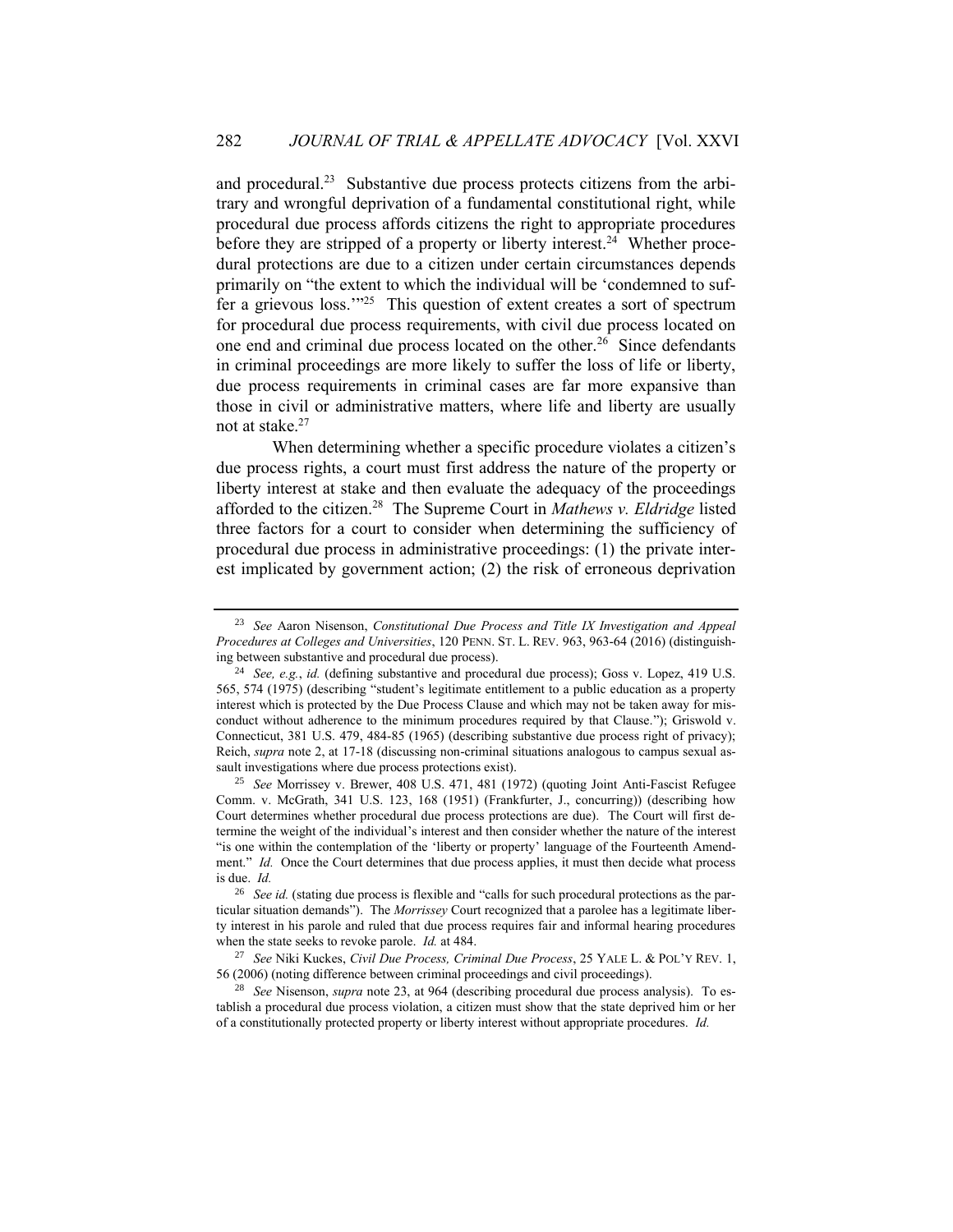of said interest through the procedures used and the value of additional or substitute procedural safeguards; and (3) the government's interest and the financial and administrative burdens that additional procedural requirements would entail.<sup>29</sup> Courts approach criminal procedural due process differently, however.<sup>30</sup> In the absence of a *Mathews*-like test, courts must rely on a wide variety of precedent to ensure that the due process rights of defendants in criminal trials are adequately protected.<sup>31</sup> Among the various criminal due process rights protected under the Constitution is the right to confront witnesses through cross-examination.<sup>32</sup> The Supreme Court declared that it is "one of the safeguards essential to a fair trial" and the most effective means of ascertaining the truth.<sup>33</sup>

Legal scholars have defined cross-examination as "beyond any doubt the greatest legal engine ever invented for the discovery of truth."<sup>34</sup> While cross-examination may be invaluable to a defendant who seeks to refute evidence presented against him, it also has its shortcomings.<sup>35</sup> In

<sup>32</sup> *See* U.S. CONST. amend. VI ("[T]he accused shall enjoy the right . . . to be confronted with the witnesses against him . . . ."); Reich, *supra* note 2 at 15-16 (outlining due process protections afforded to criminal defendants); *see also* Pointer v. Texas, 380 U.S. 400, 404 (1965) (affirming "fundamental right" to cross-examine witnesses); Gideon v. Wainwright, 372 U.S. 335, 339 (1963) (affirming right to counsel).

<sup>33</sup> *See Pointer*, 380 U.S. at 404-05 (acknowledging importance of cross-examination in criminal proceedings). The Court emphasized the critical role cross-examination plays in exposing falsehood and protecting criminal defendants. *Id.* The Court also noted that this right appears in the Sixth Amendment, reflecting the Framers' belief that confrontation is a fundamental aspect of a fair criminal trial. *Id.*

<sup>34</sup> *See* JOHN H. WIGMORE, EVIDENCE IN TRIALS AT COMMON LAW, 32 (Chadbourn, rev. 1974).

<sup>35</sup> *See* Hannah Walsh, Note, *Further Harm and Harassment: The Cost of Excess Process to Victims of Sexual Violence on College Campuses*, 95 NOTRE DAME L. REV. 1785, 1800 (2020) (noting detrimental effects of cross-examination on victims' testimony). Walsh acknowledges that cross-examination is an imperfect method of discerning truth in that it "incentivizes respond-

<sup>29</sup> *See* Mathews v. Eldridge, 424 U.S. 319, 335 (1976) (outlining three-factor test).

<sup>30</sup> *See* Kuckes, *supra* note 27, at 14 (distinguishing criminal due process analysis from civil due process analysis). Courts tend to approach civil and administrative procedural due process challenges in a straightforward fashion by using the *Mathews* test. *Id.* In criminal cases, however, there is no uniform doctrinal approach. *See id.* at 14-15. Courts must use a historical approach in determining what procedural due process rights should be afforded to criminal defendants. *See id.* 

<sup>&</sup>lt;sup>31</sup> *See id.* at 18 (acknowledging criminal due process precedent is highly protective of criminal defendants). While many of the rights afforded to a criminal defendant are specifically enumerated in the Bill of Rights, the Supreme Court has found that criminal defendants are entitled to several additional freestanding rights, implied by the constitutional guarantee of due process of law. *See*, *e.g.*, Medina v. California, 505 U.S. 437, 453 (1992) (acknowledging "longstanding recognition that the criminal trial of an incompetent defendant violates due process"); Estelle v. Williams, 425 U.S. 501, 503 (1976) (emphasizing presumption of innocence for criminal defendants); In re Winship, 397 U.S. 358, 364 (1970) (stating Due Process Clause protects accused against conviction except upon proof beyond a reasonable doubt); Brady v. Maryland, 373 U.S. 83, 87 (1963) (forbidding suppression of material evidence favorable to defendant).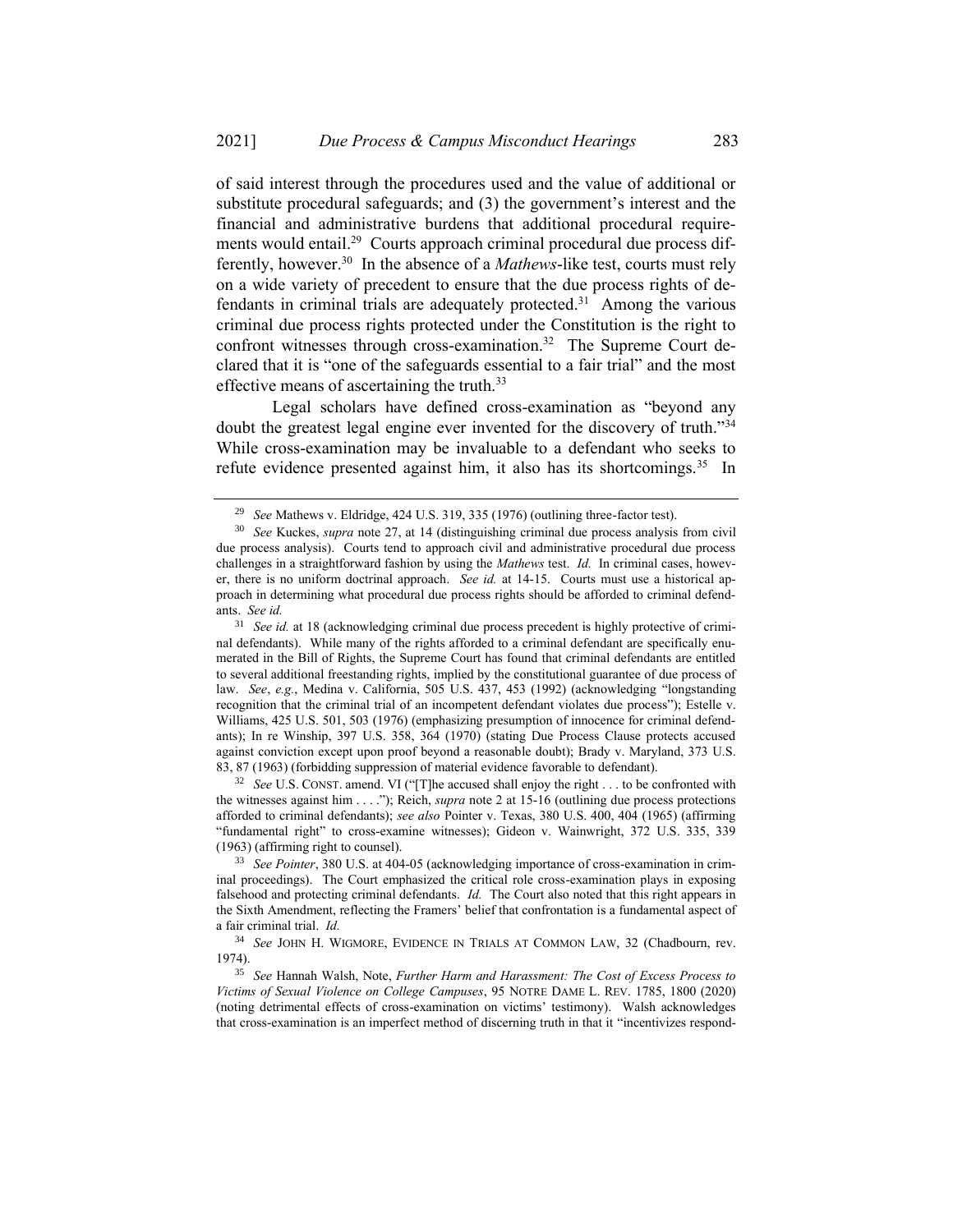cases that involve sexual assault and domestic violence, for example, the adversarial nature of such questioning often retraumatizes victims who testify against their abusers.<sup>36</sup> Despite this, it is universally acknowledged that cross-examination remains a fundamental procedural due process right afforded to criminal defendants.<sup>37</sup> Though the utility of cross-examination is almost unanimously accepted, some courts hesitate to extend this right to students accused of misconduct, primarily due to the difference in interests at stake and the resulting burden that schools would bear.<sup>38</sup> As a result, school misconduct hearings tend to resemble criminal trials through their fact-finding procedures, but markedly differ in other procedural aspects.<sup>39</sup>

In school misconduct hearings, courts agree that schools must provide, at minimum, notice to students of specific charges laid against them and an opportunity to be heard. $40$  While it is widely accepted that these hearings should not adopt all procedural formalities of a criminal trial, courts vary in their interpretations of which additional procedural safeguards schools must afford respondents.<sup>41</sup> Specifically, federal circuit

<sup>37</sup> *See* Mary Fan, *Adversarial Justice's Casualties: Defending Victim-Witness Protection,* 55 B.C. L. REV. 775, 776-78 (2014) (arguing courts and legislatures refuse to protect victims at expense of defendants' due process rights).

<sup>38</sup> *See* Lavinia M. Weizel, Note, *The Process That is Due: Preponderance of the Evidence as the Standard of Proof for University Adjudications of Student-on-Student Sexual Assault Complaints*, 53 B.C. L. REV. 1613, 1627-28 (2012) (noting circuit splits regarding accused's right to cross-examine witnesses); *see also* Dixon v. Ala. State Bd. of Educ., 294 F.2d 150, 159 (5th Cir. 1961) (concluding school hearings need not exactly mirror judicial hearings). The Fifth Circuit reasoned that it would be impractical and "detrimental to the college's education atmosphere" if it were to force schools to adhere to trial-type procedures. *Dixon*, 294 F.2d at 159.

<sup>39</sup> *See* Nisenson, *supra* note 23, at 965-66 (outlining factors that may limit due process protections required). Due process requires that a person receive "an adequate opportunity to be heard *in light of the circumstances at issue.*" *Id.* (emphasis added).

ents to undermine a witness' credibility in the eyes of the trier of fact, regardless of the truth of the testimony." *Id.* As a result, cross-examination may weaken witness testimony and interfere with the accuracy of the testimony provided. *Id.*

<sup>36</sup> *See id.* at 1801 (explaining that sexual abuse victims are retraumatized when confronted with triggers). "Retraumatization is the 'reliving [of] stress reactions experienced as a result of a traumatic event when faced with a new similar incident . . . [in which] a current experience is subconsciously associated with the original trauma.'" *Id.* (quoting Substance Abuse & Mental Health Servs. V. Admin., *Tips for Survivors of a Disaster or Other Traumatic Event: Coping with Retraumatization* 1 (2017), https://store.samhsa.gov/sites/default/files/d7/priv/sma17-5047.pdf). Testifying victims are retraumatized when confronting their attacker in court, as they often must relive the assault through invasive questioning. *Id.* at 1802. Cross-examination further harms victims by attacking their character and undermining their creditability on the stand. *Id.*

<sup>40</sup> *See* Weizel, *supra* note 38, at 1627 (explaining fundamental procedural safeguards required in school misconduct hearings). The consensus among federal courts is that notice of charges and opportunity to be heard are required when a student's interest in education is threatened. *Id.* 

<sup>41</sup> *See id.* (presenting differing opinions on due process requirements in school misconduct hearings). While courts vary in their interpretation of additional safeguards required under the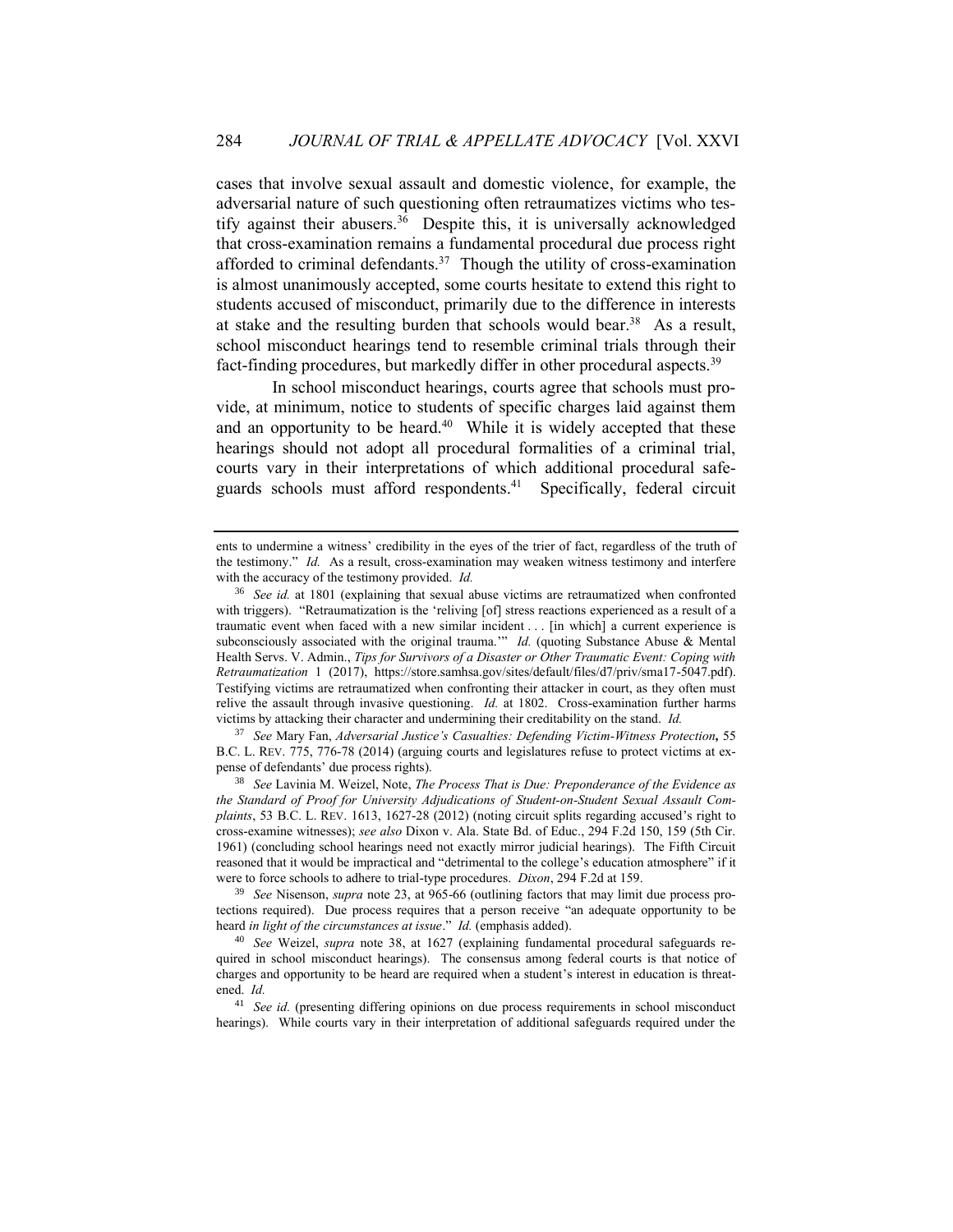courts are split on whether students should have the opportunity to crossexamine adverse witnesses during these hearings.<sup>42</sup>

The Sixth Circuit recently addressed this issue in *Doe v. Baum* and held schools must afford a student respondent the right to cross-examine witnesses when the outcome of a hearing depends on certain findings of fact.<sup>43</sup> While the Sixth Circuit was not the first to deem cross-examination a due process requirement for accused students, other courts have refused to adopt such a ruling, referencing the administrative and financial burdens of facilitating trial-type procedures.<sup>44</sup>

School misconduct cases highlight the pervasiveness of intimate partner violence on college campuses.<sup>45</sup> While statistics quantifying sexual assaults and intimate partner violence on college campuses vary, they highlight how women enrolled at postsecondary educational institutions experience rape, sexual assault, and intimate partner violence at incredibly high rates.<sup>46</sup> One report from the U.S. Department of Justice found that from 1995-2013, women ages 18 to 24 had the highest rate of rape and sexual

Fourteenth Amendment, they usually seek to prevent the "judicializing" of school disciplinary hearings. *Id.*

<sup>&</sup>lt;sup>42</sup> *See id.* (outlining different opinions regarding cross-examination).

<sup>43</sup> *See* Doe v. Baum, 903 F.3d 575, 581 (6th Cir. 2018) (outlining holding). "[W]hen the university's determination turns on the credibility of the accuser, the accused, or witnesses, that hearing must include an opportunity for cross-examination." *Id.* (citing Doe v. Univ. of Cincinnati, 872 F.3d 393, 399-402 (6th Cir. 2017) and Flaim v. Med. Coll. of Ohio, 418 F.3d 629, 641 (6th Cir. 2005)); *see also* Sage Carson & Sarah Nesbitt*, Balancing the Scales: Student Survivor's Interests and the Mathews Analysis*, 43 HARV. J.L. & GENDER 319, 355-56 (2020) (summarizing court's justification in *Baum*). The *Baum* court focused heavily on the second prong of the *Mathews* test: the nature of the accused students' interest and the risk of its erroneous deprivation. Carson & Nesbitt, *supra* note 43, at 355-56.

<sup>44</sup> *See* Winnick v. Manning, 460 F.2d 545, 549 (2d Cir. 1972) (holding students do not have right to cross-examine witnesses); Dillon v. Pulaski Cty. Special Sch. Dist., 468 F. Supp. 54, 58 (E.D. Ark. 1978) (holding students have right to cross-examine witnesses when testimony essential to committee findings); *see also* Hunter Davis, Comment, *Symbolism over Substance: The Role of Adversarial Cross-Examination in Campus Sexual Assault Adjudications and the Legality of the Proposed Rulemaking on Title IX*, 27 MICHIGAN J. GENDER & L. 213, 226 (2020) (noting courts have not reached consensus on *Baum* approach).

<sup>45</sup> *See* Ilana Frier, Supreme Court Commentary, *Campus Sexual Assault and Due Process*, 15 DUKE J. CONST. L. & PUB. POL'Y SIDEBAR 117, 117 (2020) (noting high rates of sexual assault and rape on college campuses). Frier notes a popular statistic stating one-in-five women experience sexual assault while attending college and argues that these statistics are relevant in analyzing what process is due to students accused of sexual misconduct and intimate partner violence. *Id.*

<sup>46</sup> *See* David DeMatteo et. al., *Sexual Assault on College Campuses: A 50-State Survey of Criminal Sexual Assault Statutes and Their Relevance to Campus Sexual Assault*, 21 PSYCHOL. PUB. POL'Y. AND L. 227, 228 (2015) (noting variances in survey outcomes studying prevalence of campus sexual assaults).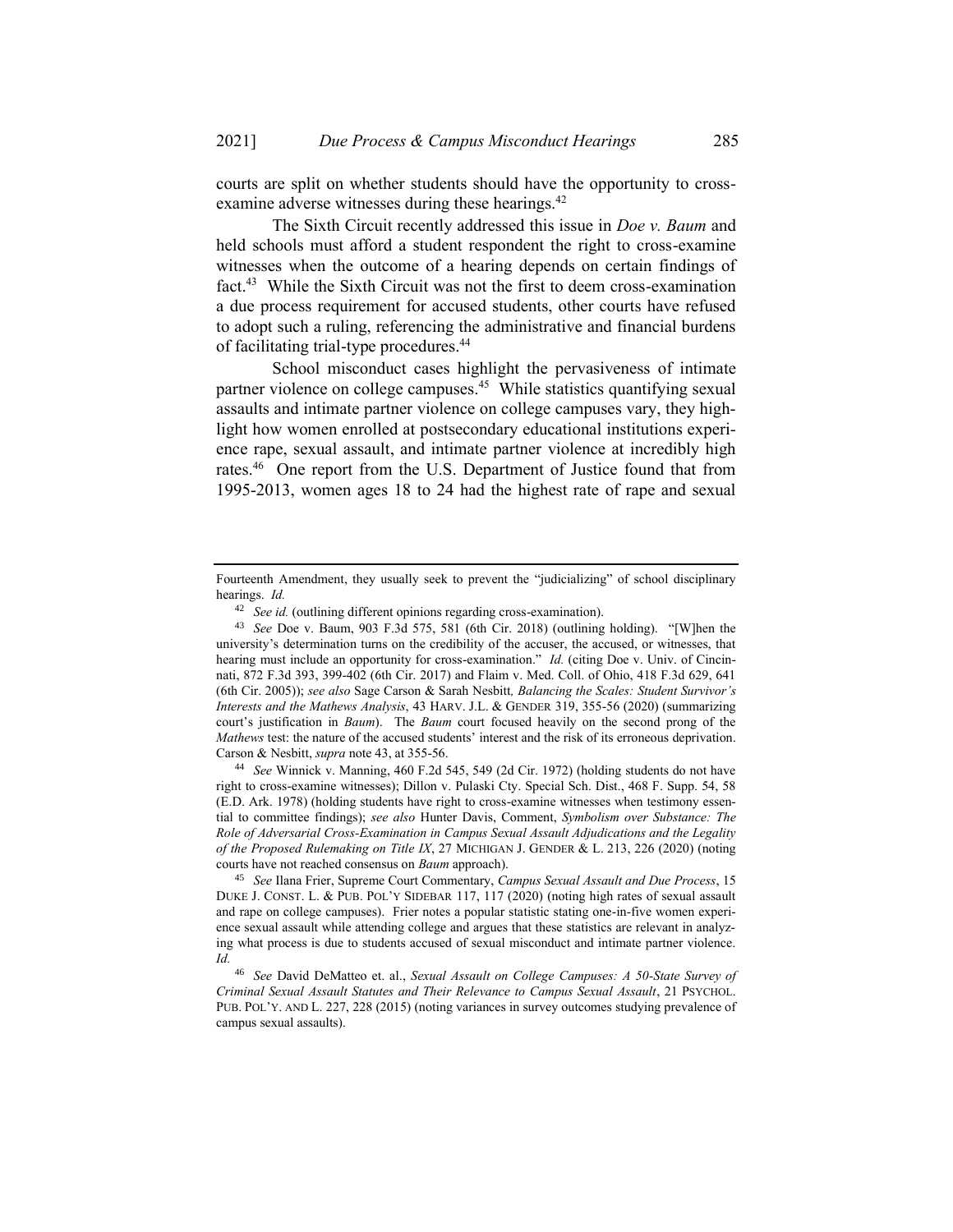assault victimizations compared to women in all other age groups.<sup>47</sup> Among those women who identified as college students, only 20% reported their rapes or sexual assaults to police.<sup>48</sup> The statistics on domestic and intimate partner violence are similarly concerning, with women ages 18 to 24 experiencing higher rates of intimate partner violence than women in all other age groups.<sup>49</sup> Schools have a legitimate interest in maintaining safe educational environments for students, and the prevalence of campus sexual assaults and domestic violence undoubtedly implicate this interest.<sup>50</sup>

In *Haidak v. Univ. of Mass.-Amherst*, the First Circuit acknowledged the conflicting interests between educational institutions and the students attending those institutions.<sup>51</sup> Students have a recognized property interest in their postsecondary education; at the same time, educational institutions have an interest in creating and enforcing codes of conduct to maintain order and ensure student safety.<sup>52</sup> Here, both interests were implicated: the University had reason to believe that Haidak had used physical force against another student and subsequently harassed her, and Haidak faced potential expulsion as a result.<sup>53</sup> Because Haidak faced the possible divestiture of his interest in his education, the court ruled that the University was obligated to abide by certain procedural due process requirements, including notice and opportunity to be heard.<sup>54</sup>

<sup>51</sup> *See* Haidak v. Univ. of Mass.-Amherst*,* 933 F.3d 56, 66 (1st Cir. 2019) (acknowledging competing interests between students and state universities).

<sup>47</sup> *See* Sofi Sinozich & Lynn Langton, *Rape and Sexual Assault Victimization Among College-Age Females, 1995-2013*, U.S. DEP'T OF JUSTICE (Dec. 2014), https://www.bjs.gov/content/pub/pdf/rsavcaf9513.pdf (describing occurrence of rape and sexual assault victimizations among college-aged women).

<sup>&</sup>lt;sup>48</sup> *See id.* (identifying reporting rate of students enrolled in postsecondary education institutions). This percentage can be compared with the reporting rate of nonstudent victims ages 18 to 24, of which 32% report their rapes and sexual assaults to police. *Id*.

<sup>49</sup> *See* Shannan Catalano, *Intimate Partner Violence, 1993-2010*, U.S. DEP'T OF JUSTICE (Nov. 2012), https://www.bjs.gov/content/pub/pdf/ipv9310.pdf (describing occurrence of intimate partner violence among college-aged women).

<sup>50</sup> *See* Frier, *supra* note 45, at 125 (acknowledging schools' interest in creating safe learning environment).Frier also acknowledges that, just as accused students have a legitimate interest in continuing their education, victims have a similarly legitimate interest in avoiding revictimization while pursuing their own education. *Id.*

<sup>52</sup> *See id.* (describing student interest in education and state interest in enforcing codes of conduct). "Students have paramount interests in completing their education, as well as avoiding unfair or mistaken exclusion from the educational environment . . . The state university, in turn, has an important interest in protecting itself and other students from those whose behavior violates the values of the school." *Id.* (citation omitted).

<sup>53</sup> *See id.* (acknowledging specific interests of University and Haidak).

<sup>54</sup> *See id.* (stating Haidak entitled to procedural due process). In determining whether Haidak's due process rights were violated, the court noted that it would only consider whether Haidak "had an opportunity to answer, explain, and defend." *Id*. at 66-67 (quoting Gorman v.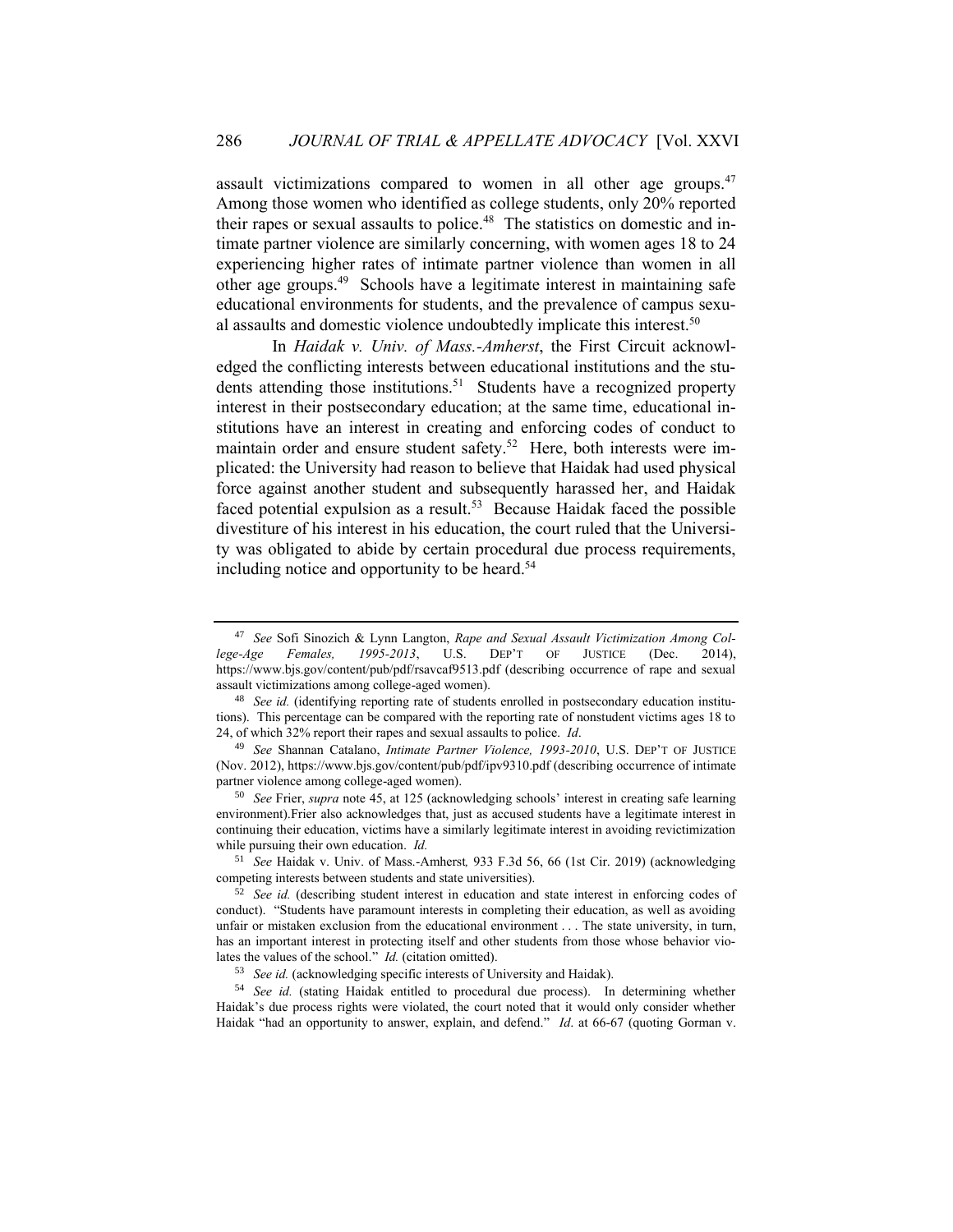Haidak took issue with how his misconduct hearing was conducted and alleged several due process violations in his complaint.<sup>55</sup> Among these, he argued that the University violated his procedural due process rights by refusing to allow him to cross-examine Gibney during his hearing.<sup>56</sup> He cited the First Circuit's prior ruling in *Gorman v. Univ. of R.I* which held that the right to unlimited cross-examination was not a due process requirement in school misconduct cases—but urged the court to allow such cross-examination when the outcome of a disciplinary proceeding depends on a witness' credibility.<sup>57</sup> Haidak referenced the Sixth Circuit's decision in *Baum* to support his argument and urged the First Circuit to adopt a similar ruling.<sup>58</sup> The court dismissed this argument, stating that it had "no reason to believe that questioning of a complaining witness by a neutral party is so fundamentally flawed as to create a categorically unacceptable risk of erroneous deprivation."<sup>59</sup> It noted that the University's inquisitorial model of adjudication has long been considered fair for administrative decisions and that, as long as complaining witnesses are adequately questioned by a neutral factfinder, due process is satisfied.<sup>60</sup>

The First Circuit raised two justifications that contributed to its ruling.<sup>61</sup> First, student respondents generally do not have the right to legal

Univ. of R.I., 837 F.2d 7, 14 (1st Cir. 1988)). The court explicitly stated that it would not ask whether Haidak's hearing procedurally mirrored a common law trial. *Id.*

<sup>55</sup> *See id*. at 67-68, 73 (outlining due process violations alleged by Haidak). Haidak argued that the University violated his due process rights in the following ways: (1) the University excluded certain evidence from the proceedings; (2) the University did not allow him to crossexamine Gibney; and (3) the University unduly delayed his expulsion hearing. *Id.*

<sup>56</sup> *See Haidak*, 933 F.3d at 68 (outlining Haidak's argument regarding cross-examination).

<sup>57</sup> *See* Gorman v. Univ. of R.I., 837 F.2d 7, 14 (1st Cir. 1988) (noting full cross-examination of witness is not required); *Haidak*, 933 F.3d at 68 (describing Haidak's argument for distinguishing case from *Gorman*).

<sup>58</sup> *See Haidak*, 933 F.3d at 69 (outlining Haidak's argument to adopt *Baum*); *Doe v. Baum*, 903 F.3d 575, 586 (6th Cir. 2018) (discussing court rationale). The Sixth Circuit in *Baum* ruled that a university violated an accused student's due process rights by not allowing him to question the female student who had accused him of rape. *Baum*, 903 F.3d at 586. The *Baum* court then announced a categorical rule that a state school must allow cross-examination by an accused student or his representative in all cases turning on credibility determinations. *Baum*, 903 F.3d at 586.

<sup>59</sup> *See Haidak*, 933 F.3d at 68 (stating reasons for refusing to adopt *Baum*).

<sup>60</sup> *See id.* (noting appropriateness of inquisitorial model for administrative hearings). The First Circuit defined an inquisitorial system as a system whereby a neutral factfinder conducts the hearing, determines what questions to ask and defines the extent of the inquiry. *Id*. (quoting *Inquisitorial System*, BLACK'S LAW DICTIONARY (11th ed. 2019)). The court acknowledged that there is no data proving which model (inquisitorial or adversarial) is more accurate in a school disciplinary setting but noted the inquisitorial model is appropriate for administrative hearings such as Social Security proceedings. *Id*.

<sup>61</sup> *See Haidak*, 933 F.3d at 69 (outlining court's hesitancy to adopt *Baum* ruling).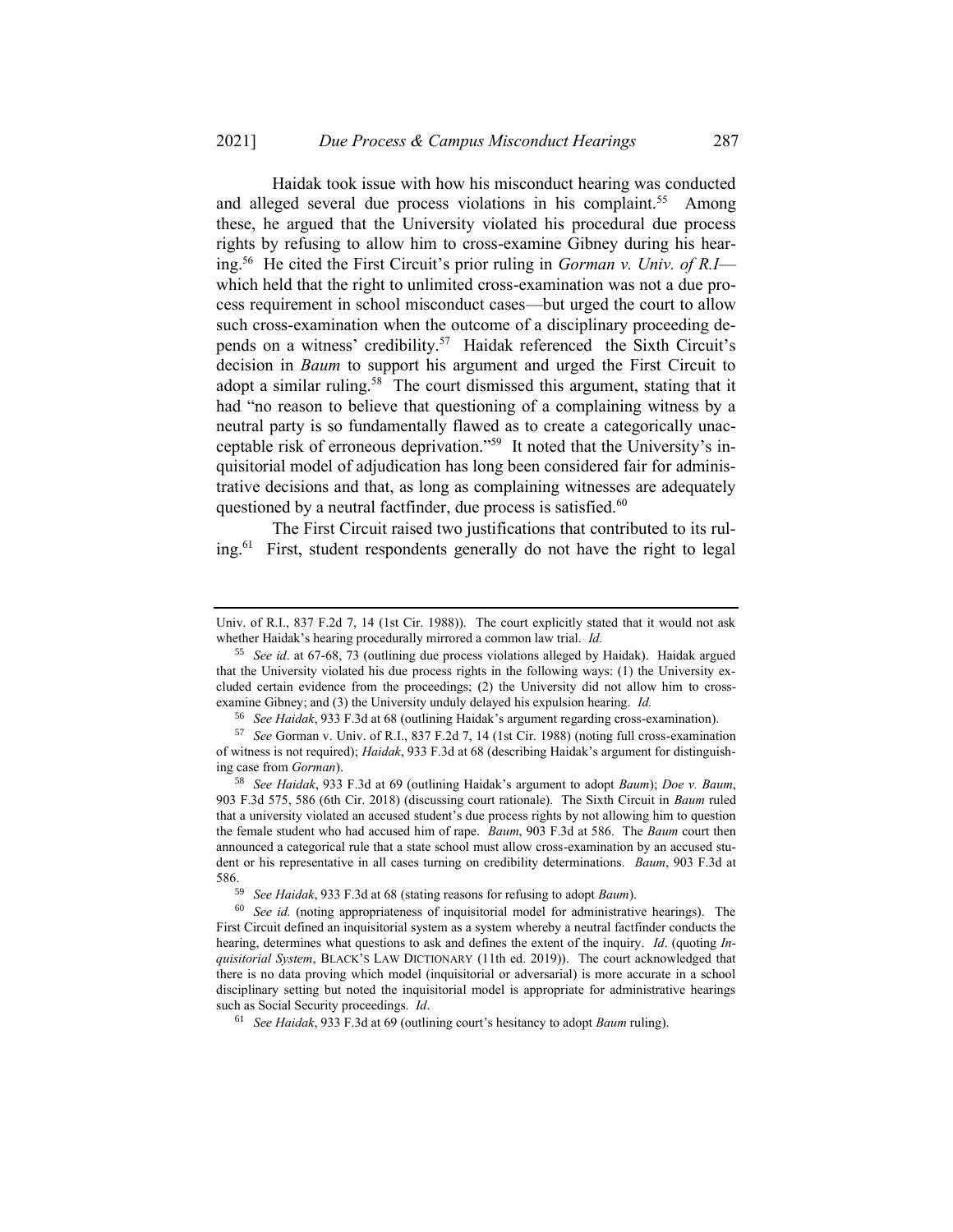counsel in school disciplinary hearings. $62$  Accordingly, if courts were to compel schools to allow cross-examination by the respondent, the student himself would conduct the questioning rather than through a representative.<sup>63</sup> The court expressed doubt as to the effectiveness of such an outcome, stating that student-conducted cross-examination would not substantially decrease the risk of erroneous deprivation.<sup>64</sup> Rather, such crossexamination could be founded on personal animus and negatively impact the probative value of disciplinary hearings, particularly when the questioner and witness are the respondent and complainant, respectively.<sup>65</sup>

The First Circuit further justified its ruling by noting that disciplinary hearings should not mirror common law trials.<sup>66</sup> The Supreme Court previously held that imposing trial-type procedures onto administrative hearings would overwhelm administrative facilities and divert educational resources.<sup>67</sup> The First Circuit stated that, if it were to insist on a right to party-conducted cross-examination, school disciplinary hearings would begin to replicate jury-waived trials and invite further concessions, such as the right to legal counsel.<sup>68</sup> These concessions would ultimately make school misconduct hearings virtually indistinguishable from common law trials—a result the Supreme Court warned against in *Goss*. 69

The Sixth Circuit's decision in *Doe v. Baum* stands in stark contrast to the First Circuit's ruling in *Haidak*. 70 While both courts explicitly

<sup>66</sup> *See Haidak*, 933 F.3d at 69 (noting hesitancy to make misconduct hearings like common law trials). "We also take seriously the admonition that student disciplinary proceedings need not mirror common law trials." *Id*. (citing Goss v. Lopez, 419 U.S. 565, 583 (1975)).

<sup>67</sup> *See id.* (explaining rationale behind different procedures for administrative hearings). "A major purpose of the administrative process, and the administrative hearing, is to avoid the formalistic adversary mode of procedure." *Id*. (quoting *Gorman*, 837 F.2d at 16).

<sup>68</sup> *See id.* at 69-70 (acknowledging consequences of requiring schools to permit student-led cross-examination). "If we were to insist on a right to party-conducted cross-examination, it would be a short slide to insist on the participation of counsel able to conduct such examination, and at that point the mandated mimicry of a jury-waived trial would be near complete." *Id*.

<sup>69</sup> *See id.* at 69-70 (citing *Goss*, 419 U.S. at 583) (reiterating effects of allowing partyconducted cross-examination).

<sup>70</sup> *See id.* at 69 (stating cross-examination from neutral factfinder satisfies due process). However, in *Haidak*, the First Circuit outlined the reasons why they would not follow *Baum*. *Id.* When discussing the Sixth Circuit's decision, the First Circuit said:

<sup>&</sup>lt;sup>62</sup> *See id.* (noting courts generally do not require schools to allow students legal counsel).

<sup>63</sup> *See id*. (explaining consequence of allowing cross-examination in school misconduct hearings).

<sup>64</sup> *See id*. (expressing doubt over effectiveness of student-led cross-examination). "As a general rule, we disagree, primarily because we doubt student-conducted cross-examination would so increase the probative value of hearings and decrease the 'risk of erroneous deprivation,' that it is constitutionally required in this setting." *Id*. (quoting Mathews v. Eldridge, 424 U.S. 319, 335 (1976)).

<sup>65</sup> *See id.* (noting downsides of student-conducted cross-examination). The court suggests that "in the hands of a relative tyro, cross-examination can devolve into more of a debate." *Id*.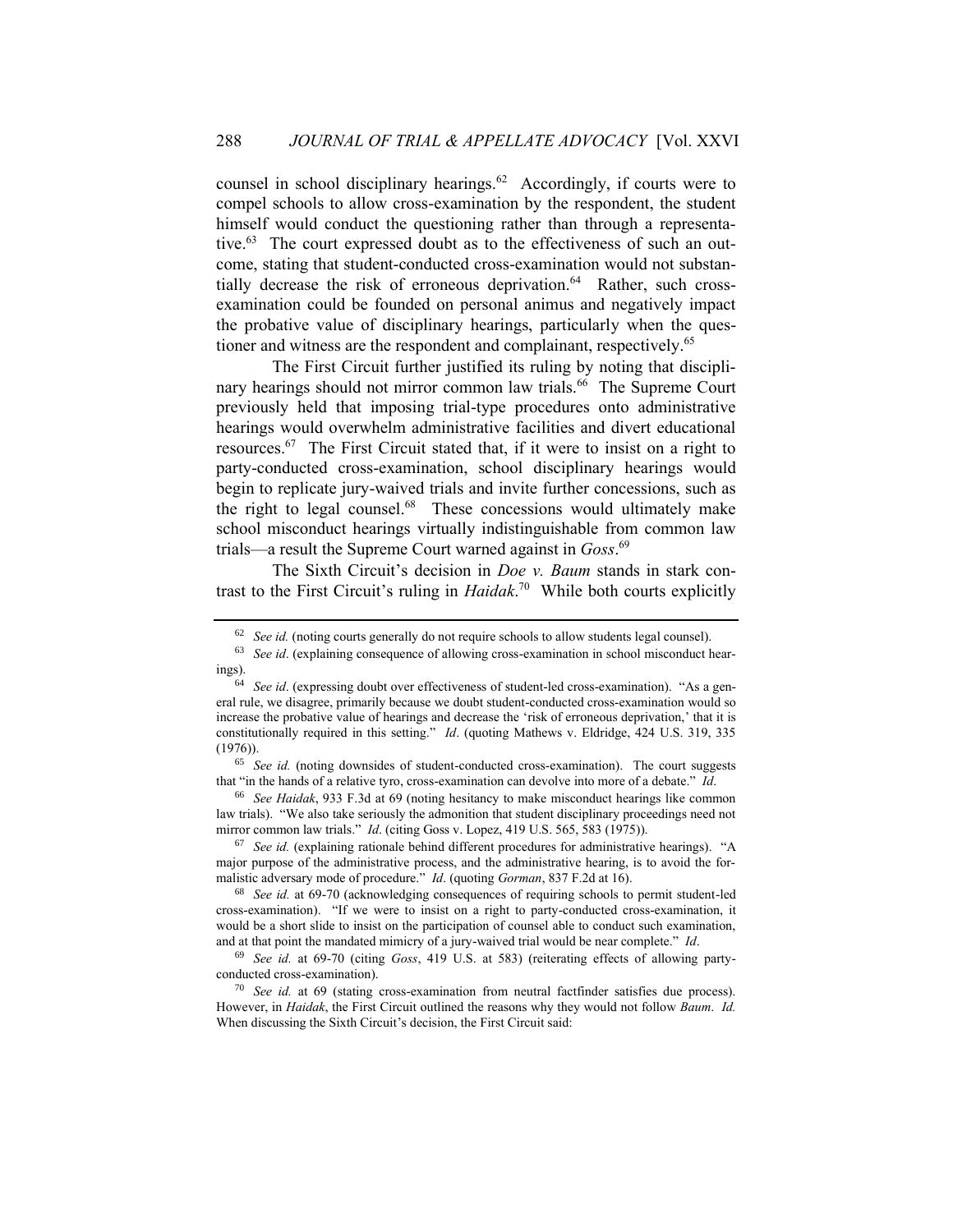acknowledged the importance and effectiveness of adversarial crossexamination as a factfinding tool, the First Circuit deemed it an inappropriate practice within the context of administrative misconduct hearings.<sup>71</sup> The Sixth Circuit in *Baum*, on the other hand, held that students facing suspension or expulsion as a result of alleged misconduct must be afforded the right to cross-examine adverse witnesses when the school's decision turns on a credibility determination.<sup>72</sup> Thus, the Sixth Circuit allowed elements of an adversarial system to creep into the disciplinary hearings of public education institutions.<sup>73</sup>

The basis of the Sixth Circuit's ruling lies primarily in its interpretation of the interests at stake for a student accused of sexual misconduct.<sup>74</sup> In its opinion, the court stated that a student facing sexual assault allegations could suffer numerous losses, such as personal relationships, future employment opportunities, and the property interest in their education.<sup>75</sup> According to the Sixth Circuit, these interests are substantial enough to require additional due process protections such as cross-examination.<sup>76</sup> While the First Circuit did not comment on these findings directly, it acknowledged the *Baum* ruling in its opinion and explicitly stated that it did not agree with its holding.<sup>77</sup> As such, it would appear that the First Cir-

In a holding that we could easily join, the court found the complete absence of any examination before the factfinder to be procedurally deficient. But the court took the conclusion one step further than we care to go, announcing a categorical rule that the state school had to provide for cross-examination by the accused or his representative in all cases turning on credibility determinations.

*Id.*; Doe v. Baum, 903 F.3d 575, 581 (6th Cir. 2018) (ruling accused has right to cross-examine witnesses).

<sup>71</sup> *See Haidak*, 933 F.3d at 68-69 (citing California v. Green, 399 U.S. 149, 258 (1970)) (noting cross-examination's effectiveness, but ruling cross-examination was unnecessary in school misconduct hearings); *Baum*, 903 F.3d at 581 (stating importance of cross-examination in credibility determinations).

<sup>72</sup> *See Baum*, 903 F.3d at 581 (summarizing court's holding).

<sup>73</sup> *See id.* (defending use of cross-examination in school disciplinary hearings); *see also* Davis, *supra* note 44, at 224-25 (noting *Baum* holding improperly relied on criminal cases). Davis noted that the school disciplinary process should be distinct from the criminal justice system because students accused of sexual assault receive relatively minor punishments, such as temporary dismissal or, in rare cases, expulsion. Davis, *supra* note 44, at 226. These students do not face prison, fines, sex offender registration, or other forms of criminal sanctions. Davis, *supra* note 44, at 226.

<sup>74</sup> *See Baum*, 903 F.3d at 582 (describing student interest at stake).

<sup>&</sup>lt;sup>75</sup> *See id.* (noting lasting impact of "sex offender" label from university).

<sup>76</sup> *See id.*at 583-84 (weighing student's interest against university's interest).

<sup>77</sup> *See Haidak*, 933 F.3d at 69 (refusing to adopt *Baum's* ruling).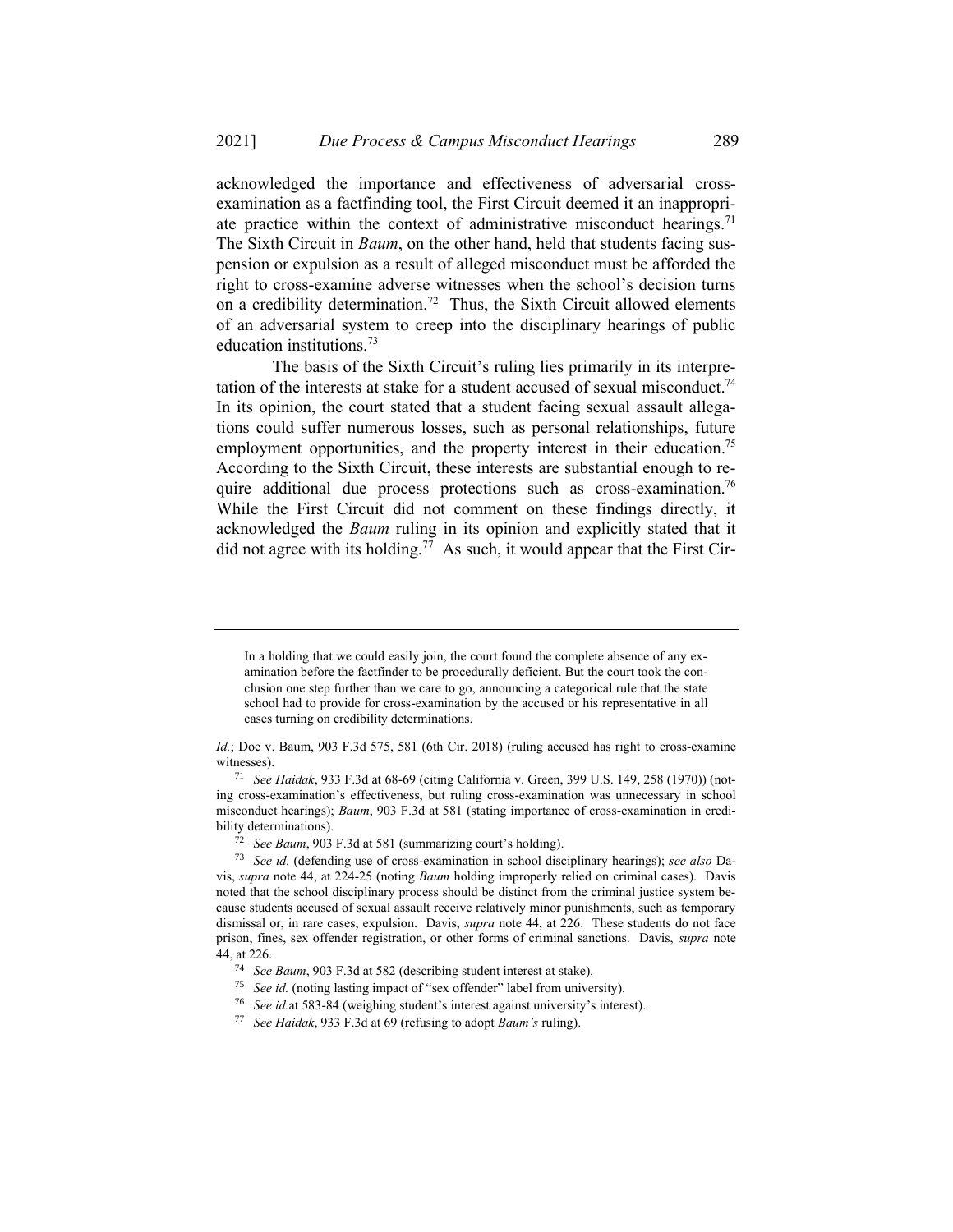cuit considers these interests insufficient to permit the introduction of adversarial process into school misconduct hearings.<sup>78</sup>

The First Circuit's decision affords procedural due process to students involved in school misconduct hearings that conform to the precedent set out in *Mathews v. Eldridge*.<sup>79</sup> The court properly reviewed University policy to determine the risk of erroneous deprivation of Haidak's education interest and carefully considered the financial and administrative burdens that student-led cross-examination would impose upon the University.<sup>80</sup> Furthermore, the court afforded Haidak's property interest the proper weight and allocated the appropriate due process protections, namely an opportunity to be heard in a proceeding that vetted the facts of his case.<sup>81</sup> In contrast, the Sixth Circuit's ruling in *Baum* inflates the interests of the accused without properly considering the legitimate interests of the school in adjudicating cases of particularly traumatizing misconduct.<sup>82</sup> When confronted with the possibility of re-traumatization on cross-examination, the *Baum* court sidestepped the issue, suggesting that, in cases where victims may be subjected to further harm, the respondent's representative may conduct the cross-examination instead of the respondent himself.<sup>83</sup> This solution disregards the fact that victims are re-traumatized through the adversarial nature of questioning, not merely because the respondent is the one conducting the questioning.<sup>84</sup> The Sixth Circuit conducted an unbalanced *Mathews* test in favor of the student respondent, effectively devaluing the

<sup>78</sup> *See id.* (summarizing court's holding).

<sup>79</sup> *See* Mathews v. Eldridge, 424 U.S. 319, 335 (1976) (outlining three factor test). The factors the court must consider when conducting a due process analysis are: (1) the private interest implicated by the government action; (2) the risk of erroneous deprivation of the interest through the procedures used; and (3) the government's interest, including the burdens that may be imposed if additional procedural requirements were adhered to. *Id.*; *Haidak*, 933 F.3d at 69-70 (discussing factors from *Mathews* test).

<sup>80</sup> *See Haidak*, 933 F.3d at 68-70 (outlining court's weighing of competing interests).

<sup>81</sup> *See id.* at 65 (stating students have property interest in education); *see also* Weizel, *supra*  note 38, at 1624-25 (noting lesser interest at stake in school administrative hearings). Weizel notes that, while due process is flexible, a property and even liberty interest in education is not weighty enough to justify "highly technical or wieldy procedures." Weizel, *supra* note 38, at 1625.

<sup>82</sup> *See Baum*, 903 F.3d at 581-82 (discussing whether cross-examination would unduly burden the school). Aside from considering the administrative and financial burden of crossexamination, the Sixth Circuit did not discuss any other interest that may be implicated by such a practice. *Id.* 

<sup>83</sup> *See Baum*, 903 F.3d at 583 (stating accused does not always have right to personally confront accuser).

<sup>84</sup> *See* Walsh, *supra* note 35, at 1801 (describing re-traumatizing effects of crossexamination).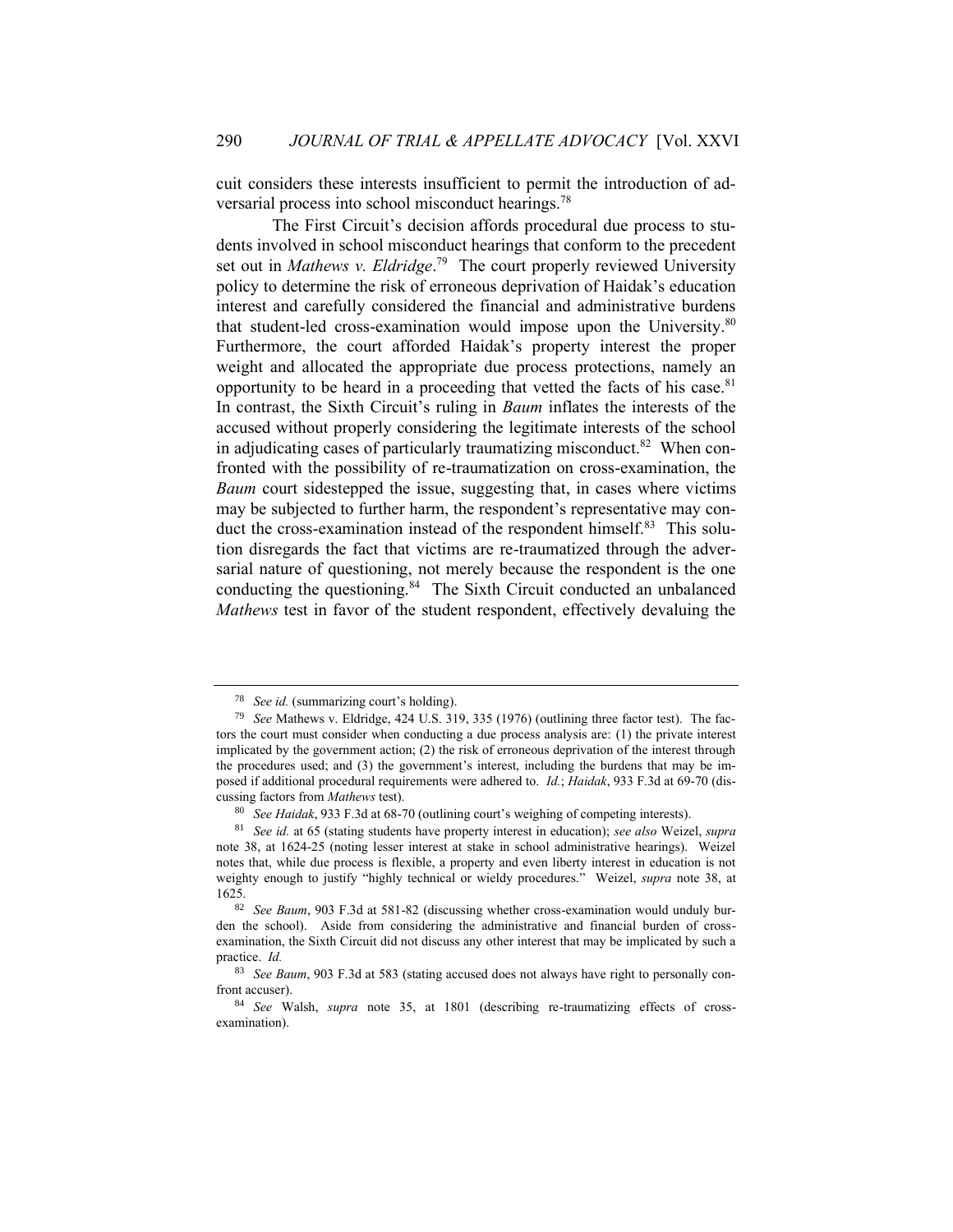school's legitimate interest in adjudicating cases of sexual and intimate partner violence.<sup>85</sup>

While the First Circuit's ruling was ultimately sound, the court should have discussed the prevalence of intimate partner violence and sexual assault on college campuses when it considered the nature of the University's interest.<sup>86</sup>The Supreme Court in *Mathews* explicitly stated that due process requirements are flexible and depend on context, and, as such, the pervasiveness of sexual assault and domestic abuse among female students warrants special consideration.<sup>87</sup> Courts should take these facts and statistics into account when considering the school's interest in conducting its misconduct hearings.<sup>88</sup> With the prevalence of such assaults, and because of the long-lasting stigma and fears associated with coming forward, public educational institutions have a legitimate interest in crafting adjudication hearings with the student victim in mind.<sup>89</sup> The practice of crossexamination, while arguably an effective tool for discerning the truth, works against schools seeking to curb violence on their campuses by discouraging female victims from reporting assault.<sup>90</sup>

The rulings in *Haidak* and *Baum* represent a significant circuit split regarding the use of cross-examination in student misconduct hearings. While both courts utilized the balancing test set forth in *Mathews v. Eldridge*, the Sixth Circuit emphasized the interests of the student respondent at the expense of the legitimate interests of the school. The First Circuit, on the other hand, properly weighed these interests and upheld the widely

<sup>85</sup> *See* Carson & Nesbitt, *supra* note 43, at 359 (stating *Baum* court focused too heavily on private interest of accused).

<sup>86</sup> *See Haidak*, 933 F.3d at 69 (balancing competing interests between Haidak and University); *see also* Carson & Nesbitt, *supra* note 43 at 367 (asserting court in *Haidak* should have conducted "a more reliable, accurate balancing analysis."). Carson and Nesbitt argue that, when considering the nature of the University's interest—the third prong of the *Matthews* test—the court should determine the complainant's risk of erroneous deprivation of her access to education, her reputation, and professional and financial opportunities. Carson & Nesbitt, *supra* note 43 at 367.

<sup>87</sup> *See* Mathews v. Eldridge, 424 U.S. 319, 334 (1976) (quoting Morrissey v. Brewer, 408 U.S. 471, 481 (1972)) (stating due process varies depending on context); *see also* Frier, *supra*  note 45, at 117 (noting high rates of sexual assault and rape on college campuses necessitate adjudication).

<sup>88</sup> *See* Carson & Nesbitt, *supra* note 43, at 319 (noting that third prong of *Matthews* test can accommodate interests of complaining students).

<sup>89</sup> *See id.* at 322 (listing consequences of speaking out against sexual assault). Student survivors have been forced out of school, punished for speaking out, lost money defending themselves, committed suicide, and been killed by intimate partners after their schools refused to act. *Id.* These factors create a hostile environment for student victims of intimate partner violence and discourage reporting. *Id.* 

<sup>90</sup> *See* Davis, *supra* note 43, at 234 (listing negative impacts of cross-examination in sexual assault adjudications on campus). Davis notes that compulsory live cross-examination will lead to a decrease in already low reporting rates for sexual assault on campus. *Id.*